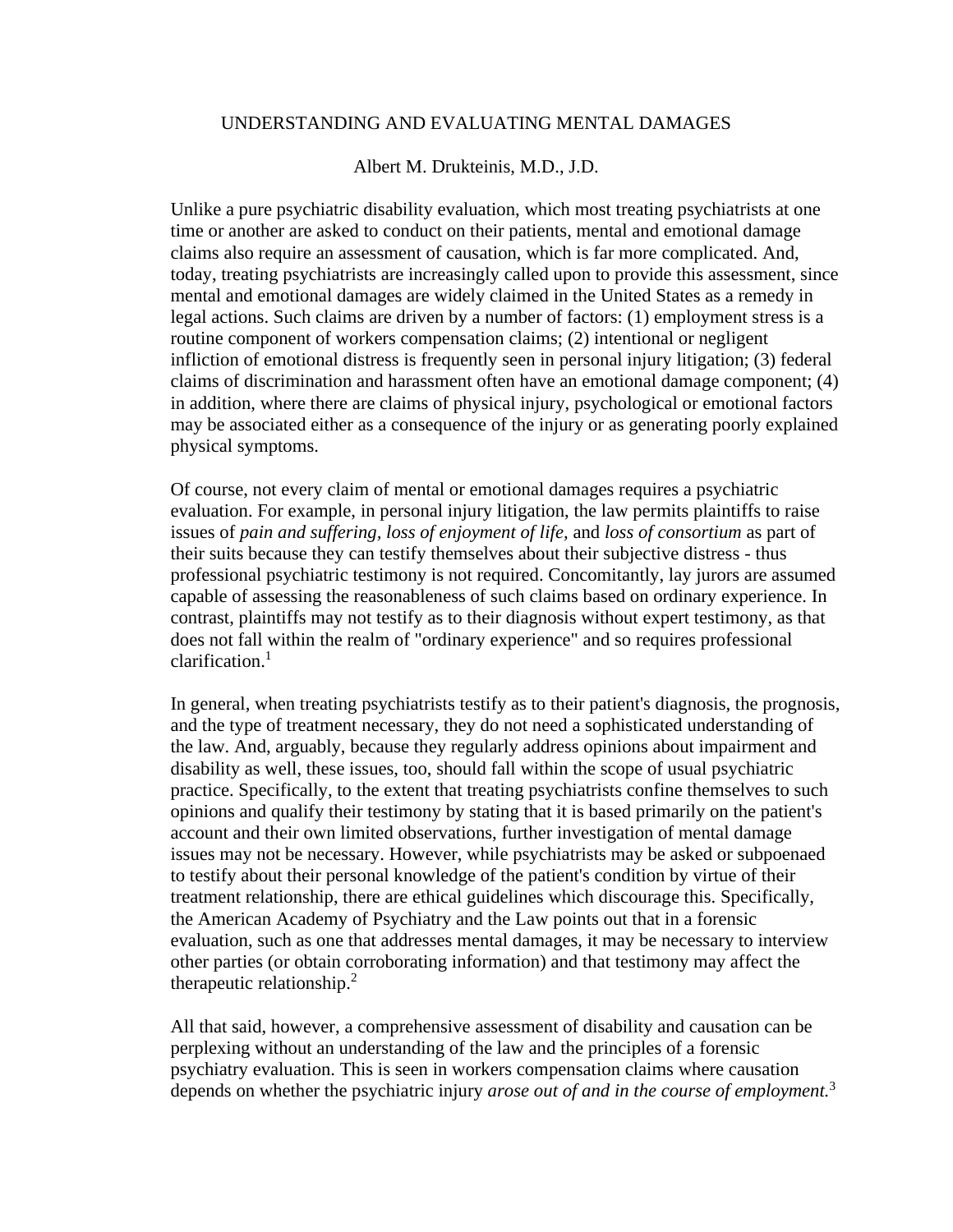This general language is expanded and modified in various ways depending upon the jurisdiction. There may be an exclusion, for example, if the psychiatric injury does not involve a physical impact or physical manifestation; or if it is a result of a personnel action; or if it is not due to a clearly identified stressful circumstance. Some jurisdictions will not allow a claim if the stress is considered part of the ordinary stresses of the employment to which all workers are subjected. Therefore, evaluating whether a psychiatric injury was *work-related* involves more than accepting the common-sense meaning of that language, and raises a number of possible questions. Is the stress of losing a promotion work-related? Or the shock of being fired? Or the aggravation of bipolar disorder by job stress? Thus, it is in the best interest of treating psychiatrists who provide such opinions to familiarize themselves with the workers compensation laws in their jurisdiction, to ensure their opinions on causation are consistent with the respective legal definitions.

In personal injury litigation that is not part of workers compensation, the most frequent claims of mental damage are intentional or negligent infliction of emotional distress, emotional effects of a physical injury, stress as a result of discrimination or harassment, emotional harm from defamation and libel, and the psychological impact of malpractice. In all cases, a scientific connection must be established between the defendant's conduct and the mental damage - that is, it cannot be only a possibility; such a connection must be shown to exist in the plaintiff's case.<sup>4</sup> The threshold question is: Was there a cause in fact, a threshold causal connection, that rests on a but-for analysis - i.e. but-for the defendant's conduct, the plaintiff would not have been harmed. Alternatively, a cause in fact may depend on whether the defendant's conduct was a substantial factor - i.e. a necessary element. Therefore, it may be harder to show that an alleged cause was really necessary for a particular consequence rather than just something that preceded it.

The second analysis in causation, particularly in negligence claims, is that of *proximate cause*. Proximate cause may appear to be a refinement on the question of causation itself; but in actuality it is merely a means of limiting the scope of a defendant's liability. In other words, while there may be some causal connection, the harm is too insignificant, remote, logically unrelated, or just beyond what a defendant should be held liable for. So, for example, should years of emotional distress be attributed to an innocuous insult? Typically, proximate cause centers on the question of whether or not the harm was foreseeable. This does not mean that the full extent of mental damage must be foreseeable, only the nature of the damage. This is tied closely to the principle of the *thin skull or eggshell skull rule*. Here, the defendant may have no reason to know of a particular susceptibility of the plaintiff, but must take that plaintiff as he or she is found. This is typically applied where even dramatic and/or unusually persistent symptoms follow a relatively minor trauma. As a medical example, a patient with severe osteoporosis could suffer incapacitating injuries by a trauma that would not injure someone else; and, yet, the one who caused the trauma is responsible.

At the same time, the chain of causation can be broken by an intervening cause, and some jurisdictions are taking into account a plaintiff's *unusual sensitivity* to a particular stressor in order to limit liability.<sup>5</sup> For example, did a minor car accident cause a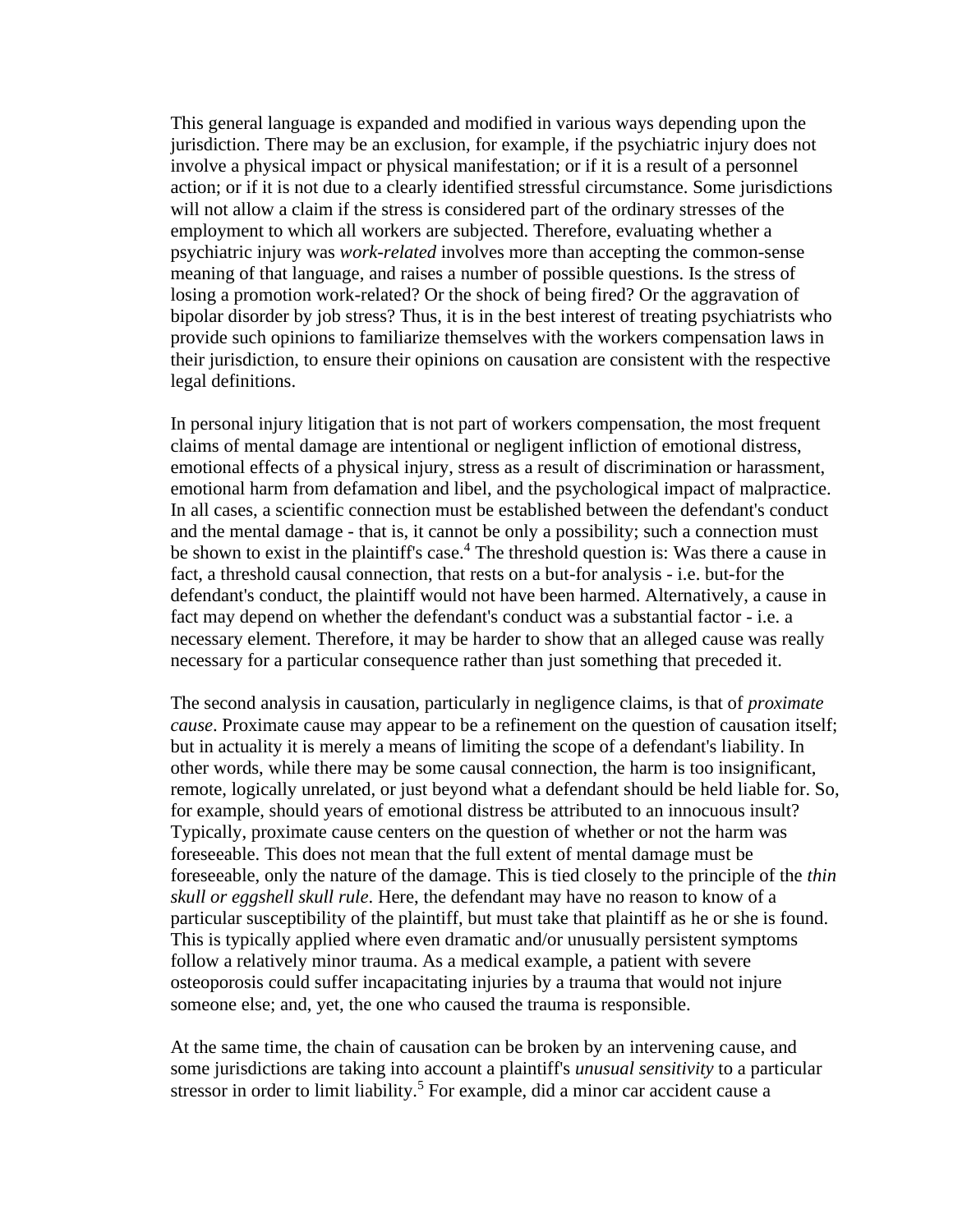psychotic breakdown in a person with borderline personality disorder, just because the psychosis followed the accident? What if a conversion disorder followed the accident? Or a disabling depression? A complete discussion on issuing opinions of causation is far beyond the scope of this article, but hopefully this overview establishes how complex this undertaking can be.

Typically, opinions regarding mental damage are made by treating psychiatrists or other mental health providers about their patients who are later injured or whose injury brought them to treatment. Attorneys often will refer a plaintiff to a psychiatrist both for treatment and expert opinion, under the assumption that the treating psychiatrist will be in the best position to give an opinion because the doctor will have intimate knowledge of the patient and will have been in contact with him or her over a period of time. A number of serious problems arise in this regard. First, the psychiatrist may not be trained in the evaluation of these often complex legal cases. The initial treatment opinion and recommendations may have been given after a relatively brief interview, during which the history provided was almost exclusively based on the subjective reports of the patient. Rarely has the treating psychiatrist reviewed in advance, recorded information, other opinions, past medical records, or statements from collateral sources. Second, the treating psychiatrist inherently will tend to accept the patient's account, and, in the absence of obvious inconsistencies, become allied to the patient's interests. Indeed, it would be difficult for a treatment relationship to continue if the psychiatrist did not believe the patient or, even worse, expressed an opinion contrary to the patient's position in the claim. Third, the treating psychiatrist may suffer adverse financial consequences if he or she does not support the claim since at times payment of therapy bills depends on such an opinion.

In contrast, independent forensic psychiatrists conducting such assessments - while not without their own potential for bias - typically have access to a great deal of information from collateral sources, and are not influenced by a doctor-patient treatment relationship. The forensic psychiatrist also may have a greater understanding of the law and how it may apply to a particular mental damage claim.

Even when an evaluation is conducted by an experienced forensic psychiatrist, the subjective nature of mental disorders and of mental damage claims must be emphasized. In this regard, three contaminating factors to the patient's history are commonly encountered, thereby distorting the account. The first is that psychiatric histories provided by a patient are in some sense a *mythical narrative*. Research has shown that memories decay over time and are influenced by a number of interfering factors, both biological and psychological. All of us to some extent create personal myths or themes in which our story becomes part of how we want to see ourselves, or how we have learned to see ourselves over time. This may be an idealized, inflated self-view, or a selfdeprecating one. Furthermore, a process of memory reconstruction takes place, with or without a theme, and this reconstruction is influenced by numerous factors such as postevent information, suggestibility, biases, and environmental influences. In addition, social psychologists recognize the concept of *attribution theory*, which means that by identifying a cause for their distress, human beings can see themselves as less vulnerable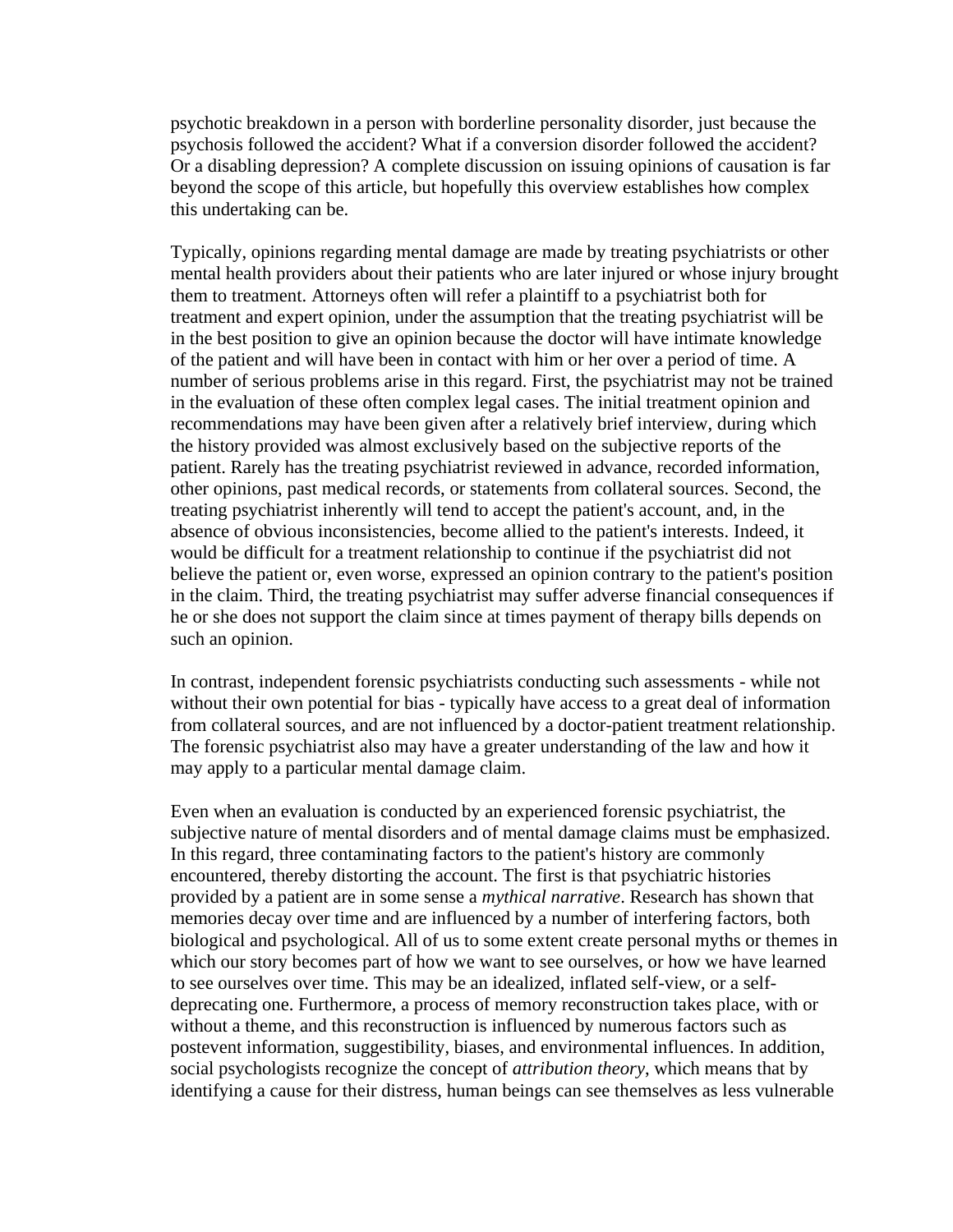even if that cause is erroneous. This can lead to finding reasons where no reasons exist, or ignoring the real reasons, or identifying reasons that are convenient.

Another commonly known process, called *secondary gain*, can play a role in sustaining mental as well as physical symptoms. This refers to those, perhaps unexpected, environmental responses to symptoms or impairment that sustain a disorder by reinforcing it. Secondary gain may be triggered by financial reimbursement, attention from the family, or avoidance of less than satisfactory life conditions. Whatever the prompt, the history a patient provides is not necessarily consciously fabricated, but the effects of exaggeration and distortion due to any of these factors can be powerful.

Along with recognizing the subjective nature of mental damage claims, and the possible contaminating factors, a good evaluation relies heavily on *corroborating information*, which can come from various sources, both internal and external. Internal sources include the history as delivered by the person being evaluated and the mental observations of that person; external sources include reports from family, friends, employers, or other witnesses. To properly chronicle a mental disorder, then, medical and psychiatric records from both the current treatment as well as past, seemingly unrelated treatment, may be necessary. Similarly, medical and psychiatric records, employment files, even IRS returns may help chronicle a person's functioning before and after the claim of mental damage.

Of course, the reliability of all sources of information must be taken into account. And should further corroboration be necessary, the issue of surveillance arises. This is a controversial area, particularly in mental damage claims, for it is difficult to assume that a discreet period of surveillance is representative of an individual's functioning ability; and a surveillance camera cannot capture internal emotional states. But, if a person has represented that certain activities are impossible or never performed, then surveillance may be able to show inconsistency.

Understanding the *nature of the injury* is extremely important as well as is ascertaining whether the injury even occurred as claimed. A percentage of plaintiffs will grossly misrepresent or fabricate an injury; it is more common, though, for individuals to embellish or exaggerate a claim. It is important, therefore, to obtain verification of what actually occurred, in particular in the form of police records, personnel records, and witness statements.

Another critical factor in making a proper diagnosis - and especially to determine causation in mental damage claims - is a longitudinal life history. There is probably nothing more valuable in assessing the relative weight of stressors and life events on an individual than a carefully obtained personal chronology. Therefore, the timing of when symptoms began is an important consideration in order to objectify a mental damage claim. Patients often relate their history in a generalized or impressionistic way, which may or may not be consistent with the actual history. Establishing a careful timetable that is corroborated by records and other outside information can help show the consistency or inconsistency of the patient's account. Claims of persistent unrelenting symptoms and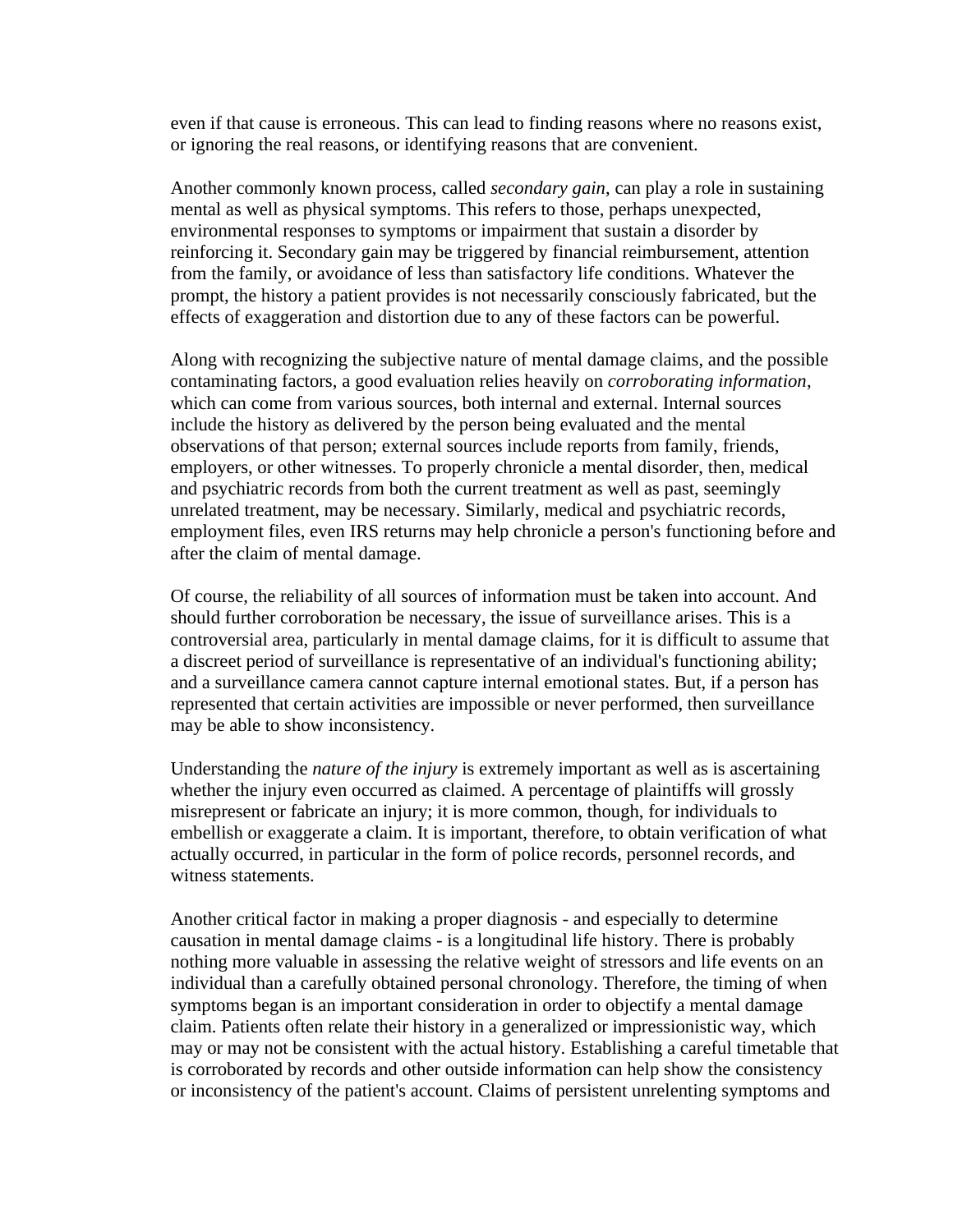permanent impairment must also be weighed against the efforts at rehabilitation. Did the person ever try to return to work? Did he or she participate in vocational rehabilitation efforts, retraining, or educational opportunities? Is there evidence of compliance with treatment? What has been the motivation to recover?

Finally, *alternative explanations* must be considered. The patient may have found it difficult to function due to a number of unrelated or accumulating factors in his or her life - for example, social consequences of personality disorders, substance abuse, economic hardship, or personal and family stressors. Often, personal life crises can incite unresolvable conflicts for which a face-saving solution through a mental injury claim is sought, perhaps for a coincidental and relatively minor trauma.

Although evaluating impairment and disability is the most common forensic task that clinical psychiatrists perform, they must take care to objectify these opinions as well.<sup>6</sup> In addition to diagnosing a mental disorder and assessing its severity, it is helpful to specifically address various categories of function that can result in disability. All disability determinations are an approximation, so psychiatrists should know that it is impossible to completely know a person's functioning. That means disability must be demonstrated, not just presumed. A disability opinion can also have a negative effect on the welfare of a patient by eroding a potential for recovery. (Note: The American Academy of Psychiatry and the Law is currently drafting *Guidelines for Forensic Evaluation of Psychiatric Disability* to help practitioners address these issues.)

Mental damage claims have been based on a variety of psychiatric diagnoses (e.g. major depressive disorder, adjustment disorder, panic disorder, psychotic disorder, pain disorder associated with psychological factors, and others). At times substance abuse is part of a claim (e.g. opioid abuse/dependence as a result of a pain disorder). Even personality disorders have been proposed to constitute mental harm (e.g. borderline personality disorder as a consequence of early childhood abuse). In general, the *Diagnostic and Statistical Manual of Mental Disorders-IV-TR (DSM-IV-TR)* does not focus on the etiology of psychiatric diagnoses and, by extension, the issue of causation.<sup>7</sup> However, the most common courtroom diagnosis, posttraumatic stress disorder (PTSD), has causation built into its name. This helps explain the utility of PTSD as a diagnosis in mental damage claims, but has led in some ways to a dilution of the concept of trauma experienced, from extreme life-threatening conditions as rape, torture, and severe burns to ordinary life events such as a minor automobile accident or employer harassment. In *Posttraumatic Stress Disorder in Litigation - Guidelines for Forensic Assessment (2nd edition)*, editor Robert Simon details assessment guidelines that focus on five basic questions<sup>8</sup>:

- 1. Does the alleged PTSD claim actually meet specific clinical criteria for this disorder?
- 2. Is the traumatic stressor that is alleged to have caused the PTSD of sufficient severity to produce this disorder?
- 3. What is the pre-incident psychiatric history of the claimant?